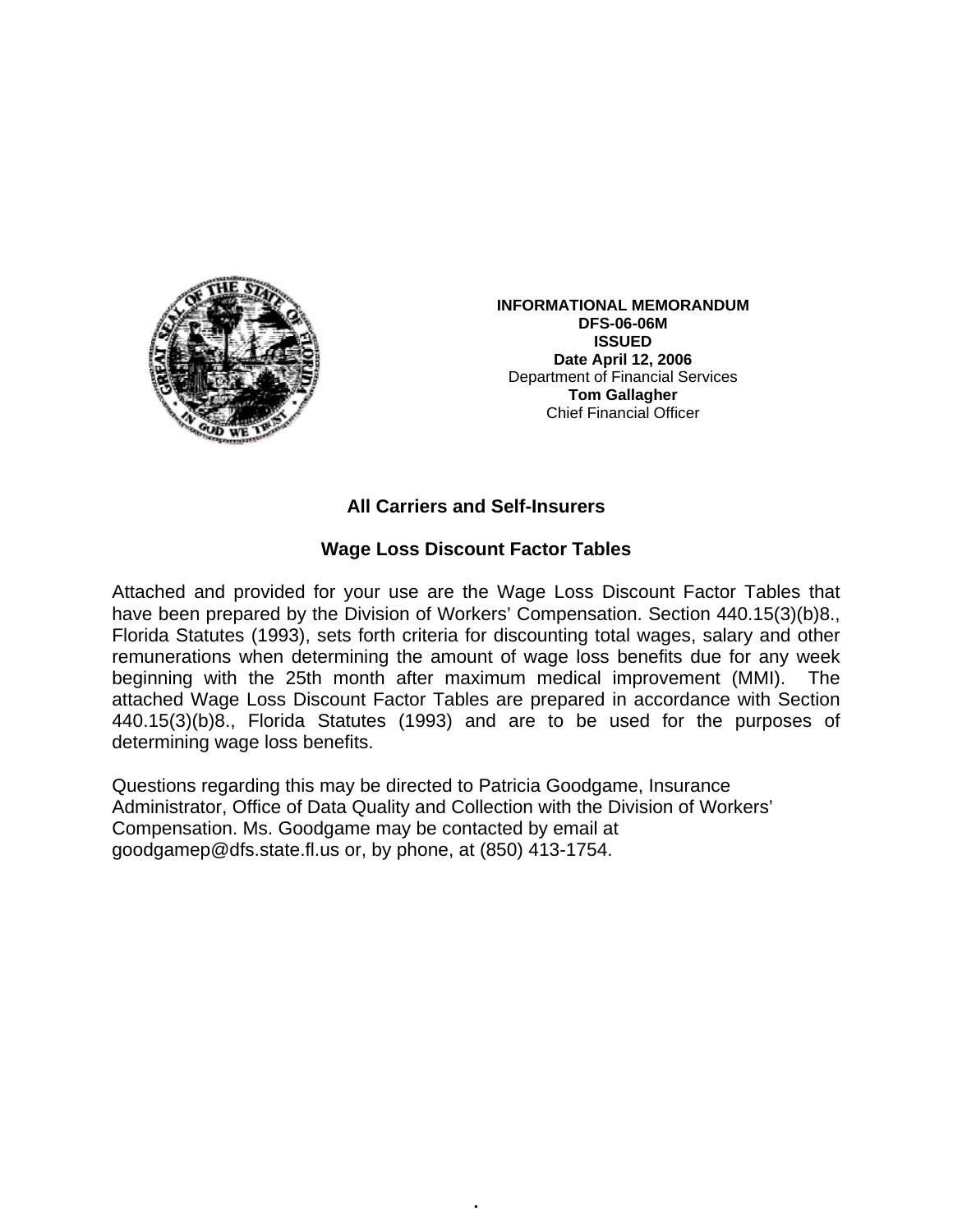## *WAGE LOSS COMPUTATION OF DISCOUNT FACTOR*

The C.P.I. for the *PREVIOUS* year shall be used to determine the discount factor for use in the *CURRENT* payment year when the C.P.I. is less than the 5 percent factor established July 1, 1980 pursuant to Section 440.15 (3) (b), F.S. (1993). The current discount factor is established by dividing the previous years' discount factor by the previous years' C.P.I. factor.

The weekly gross earnings reported by the claimant shall multiply the discount factors so established. To produce the discounted gross earnings amount to be used in the Wage Loss payment calculations.

## **U.S. DEPT. OF LABOR CONSUMER PRICE INDEX INFLATION FACTOR:**

| YEAR | <b>C.P.I.</b> |
|------|---------------|
| 2003 | 1.0190        |
| 2004 | 1.0330        |
| 2005 | 1.0360        |
|      |               |

I. When the 25th month following MMI occurs in 1983, the following discount Factor will be used for each Wage Loss payment made for the 25th month and subsequent month during the calendar year indicated. The same discount factor will be used for all payments made to the same claimant during the same calendar year.

| CALENDAR PAYMENT | <b>DISCOUNT</b> |
|------------------|-----------------|
| YEAR             | <b>FACTOR</b>   |
| 2003             | 0.5246          |
| 2004             | 0.5148          |
| 2005             | 0.4984          |
| 2006             | 0.4811          |
|                  |                 |

II. When the 25th month following MMI occurs in 1984, the following discount Factors will be used for each Wage Loss payment made for the 25th month and subsequent month during the calendar year indicated. The same discount factor will be used for all payments made to the same claimant during the same calendar year.

| <b>CALENDAR PAYMENT</b> | <b>DISCOUNT</b> |
|-------------------------|-----------------|
| YEAR                    | <b>FACTOR</b>   |
| 2003                    | 0.5453          |
| 2004                    | 0.5351          |
| 2005                    | 0.5180          |
| 2006                    | 0.5000          |
|                         |                 |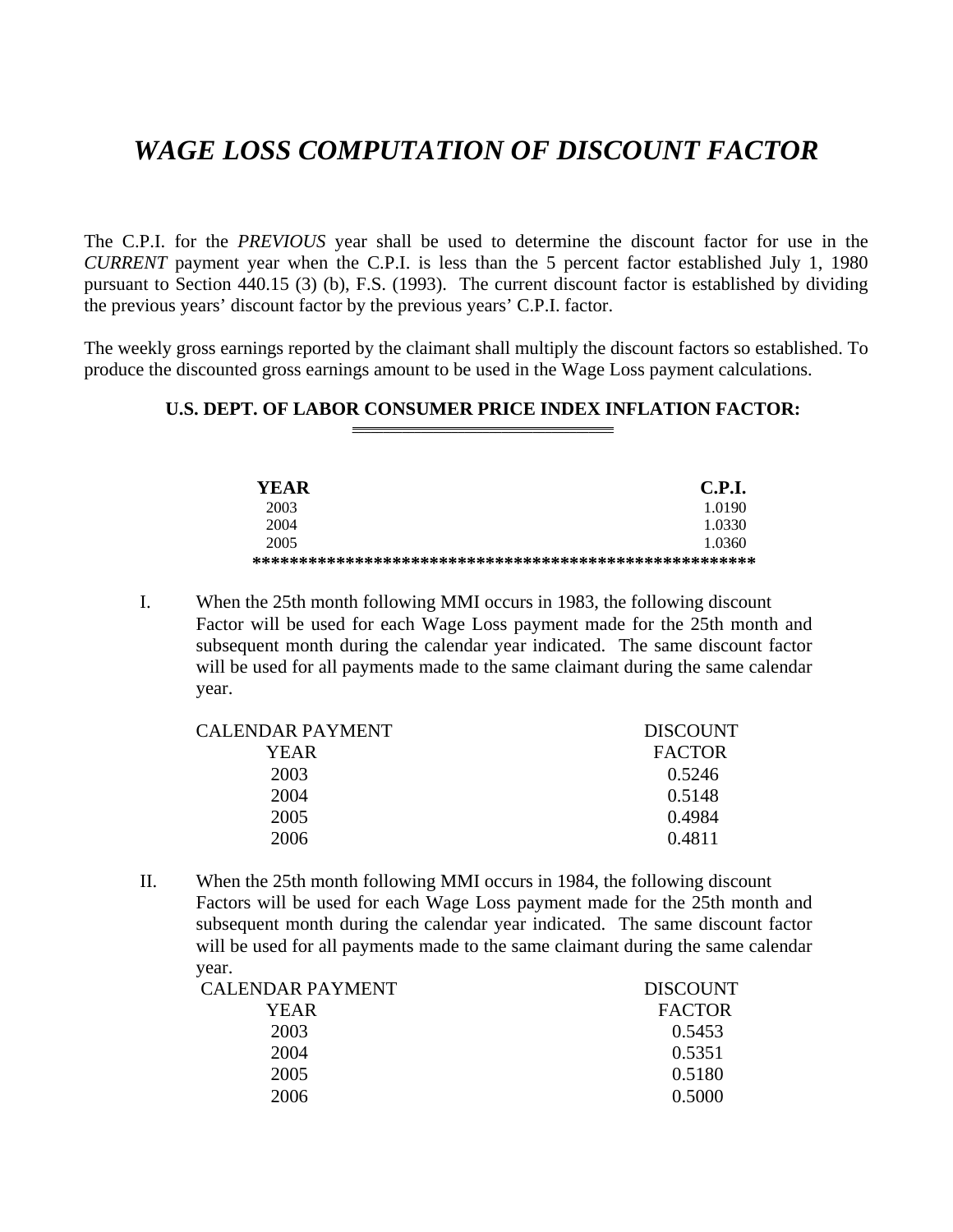III. When the 25th month following MMI occurs in 1985, the following discount Factors will be used for each Wage Loss payment made for the 25th month and subsequent month during the calendar year indicated. The same discount factor will be used for all payments made to the same claimant during the same calendar year.

| CALENDAR PAYMENT | <b>DISCOUNT</b> |
|------------------|-----------------|
| YEAR             | <b>FACTOR</b>   |
| 2003             | 0.5659          |
| 2004             | 0.5553          |
| 2005             | 0.5376          |
| 2006             | 0.5189          |
|                  |                 |

IV. When the 25th month following MMI occurs in 1986 the following discount Factors will be used for each Wage Loss payment made for the 25th month and subsequent month during the calendar year indicated. The same discount factor will be used for all payments made to the same claimant during the same calendar year.

| CALENDAR PAYMENT | <b>DISCOUNT</b> |
|------------------|-----------------|
| YEAR             | <b>FACTOR</b>   |
| 2003             | 0.5884          |
| 2004             | 0.5774          |
| 2005             | 0.5590          |
| 2006             | 0.5396          |

V. When the 25th month following MMI occurs in 1987, the following discount Factors will be used for each Wage Loss payment made for the 25th month and subsequent month during the calendar year indicated. The same discount factor will be used for all payments made to the same claimant during the same calendar year.

| CALENDAR PAYMENT | <b>DISCOUNT</b> |
|------------------|-----------------|
| YEAR             | <b>FACTOR</b>   |
| 2003             | 0.6104          |
| 2004             | 0.5990          |
| 2005             | 0.5799          |
| 2006             | 0.5597          |
|                  |                 |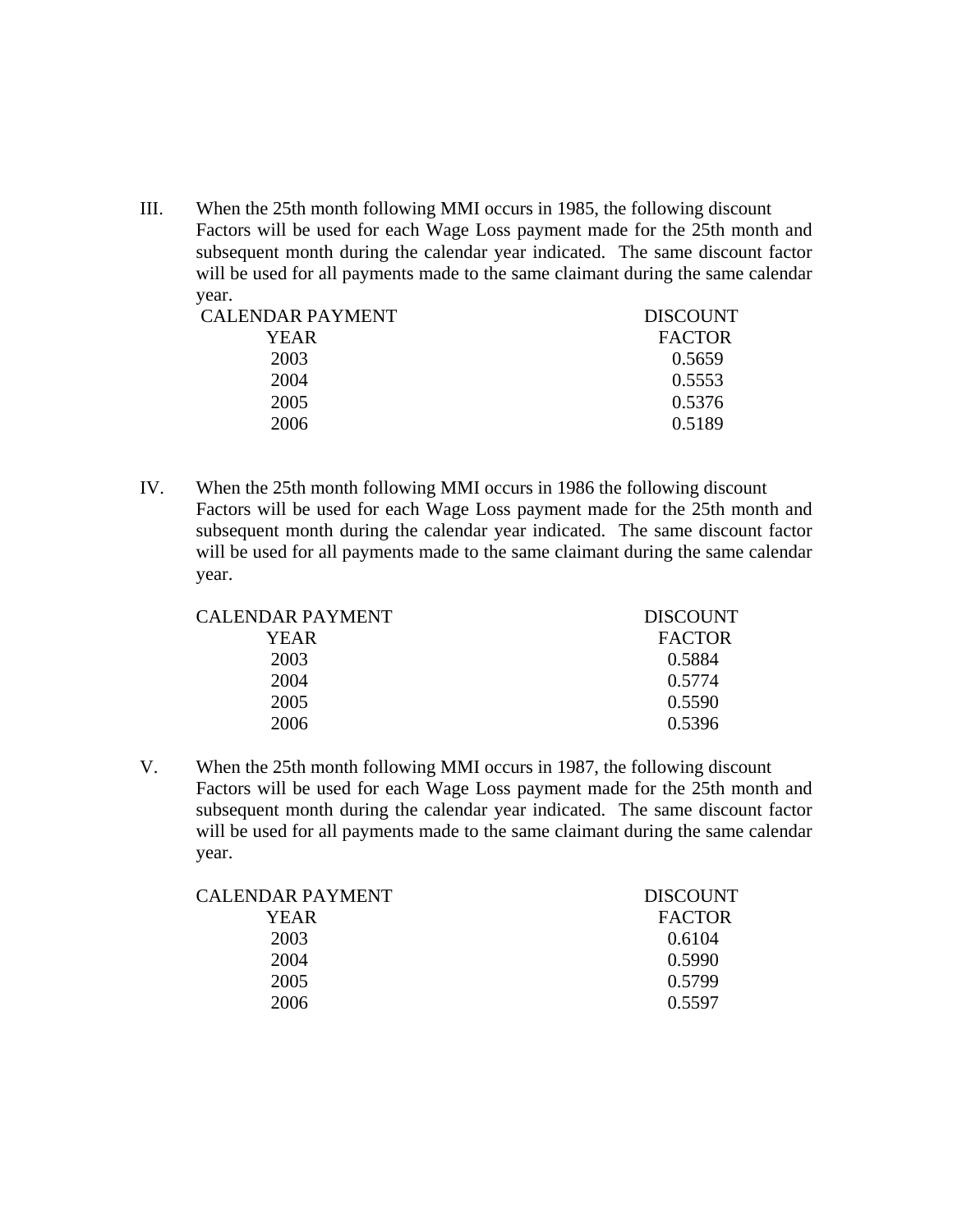VI. When the 25th month following MMI occurs in 1988, the following discount Factors will be used for each Wage Loss payment made for the 25th month and subsequent month during the calendar year indicated. The same discount factor will be used for all payments made to the same claimant during the same calendar year.

| <b>DISCOUNT</b> |
|-----------------|
| <b>FACTOR</b>   |
| 0.6169          |
| 0.6054          |
| 0.5861          |
| 0.5657          |
|                 |

VII. When the 25th month following MMI occurs in 1989, the following discount Factors will be used for each Wage Loss payment made for the 25th month and subsequent month during the calendar year indicated. The same discount factor will be used for all payments made to the same claimant during the same calendar year.

| CALENDAR PAYMENT | <b>DISCOUNT</b> |
|------------------|-----------------|
| YEAR             | <b>FACTOR</b>   |
| 2003             | 0.6441          |
| 2004             | 0.6321          |
| 2005             | 0.6119          |
| 2006             | 0.5906          |

VIII. When the 25th month following MMI occurs in 1990, the following discount Factors will be used for each Wage Loss payment made for the 25th month and subsequent month during the calendar year indicated. The same discount factor will be used for all payments made to the same claimant during the same calendar year.

| CALENDAR PAYMENT | <b>DISCOUNT</b> |
|------------------|-----------------|
| YEAR             | <b>FACTOR</b>   |
| 2003             | 0.6726          |
| 2004             | 0.6601          |
| 2005             | 0.6390          |
| 2006             | 0.6168          |
|                  |                 |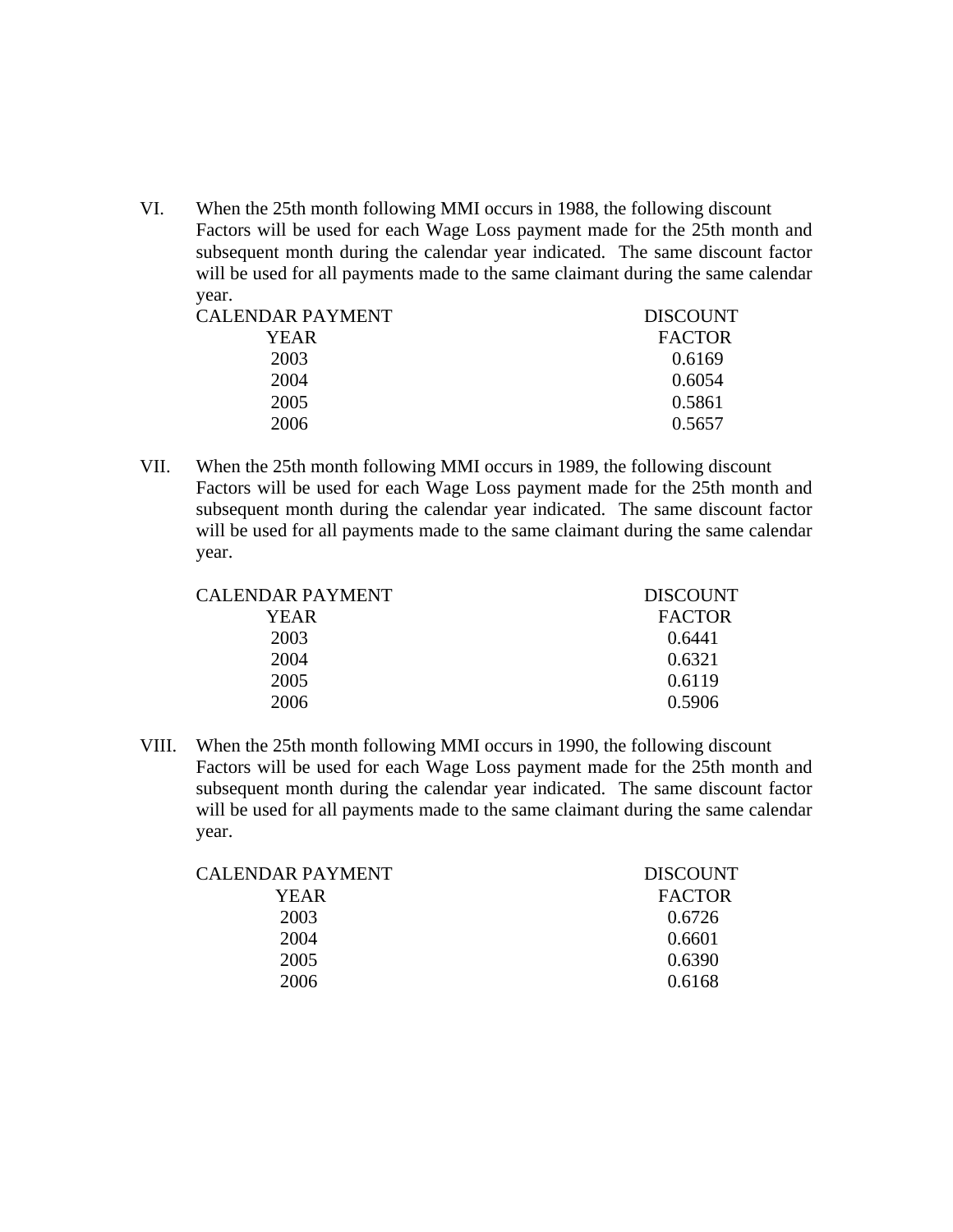IX. When the 25th month following MMI occurs in 1991, the following discount Factors will be used for each Wage Loss payment made for the 25th month and subsequent month during the calendar year indicated. The same discount factor will be used for all payments made to the same claimant during the same calendar year.

| CALENDAR PAYMENT | <b>DISCOUNT</b> |
|------------------|-----------------|
| YEAR             | <b>FACTOR</b>   |
| 2003             | 0.7038          |
| 2004             | 0.6907          |
| 2005             | 0.6686          |
| 2006             | 0.6454          |
|                  |                 |

X. When the 25th month following MMI occurs in 1992, the following discount Factors will be used for each Wage Loss payment made for the 25th month and subsequent month during the calendar year indicated. The same discount factor will be used for all payments made to the same claimant during the same calendar year.

| <b>DISCOUNT</b> |
|-----------------|
| <b>FACTOR</b>   |
| 0.7390          |
| 0.7252          |
| 0.7020          |
| 0.6776          |
|                 |

XI. When the 25th month following MMI occurs in 1993, the following discount Factors will be used for each Wage Loss payment made for the 25th month and subsequent month during the calendar year indicated. The same discount factor will be used for all payments made to the same claimant during the same calendar year.

| CALENDAR PAYMENT | <b>DISCOUNT</b> |
|------------------|-----------------|
| YEAR             | <b>FACTOR</b>   |
| 2003             | 0.7617          |
| 2004             | 0.7475          |
| 2005             | 0.7236          |
| 2006             | 0.6985          |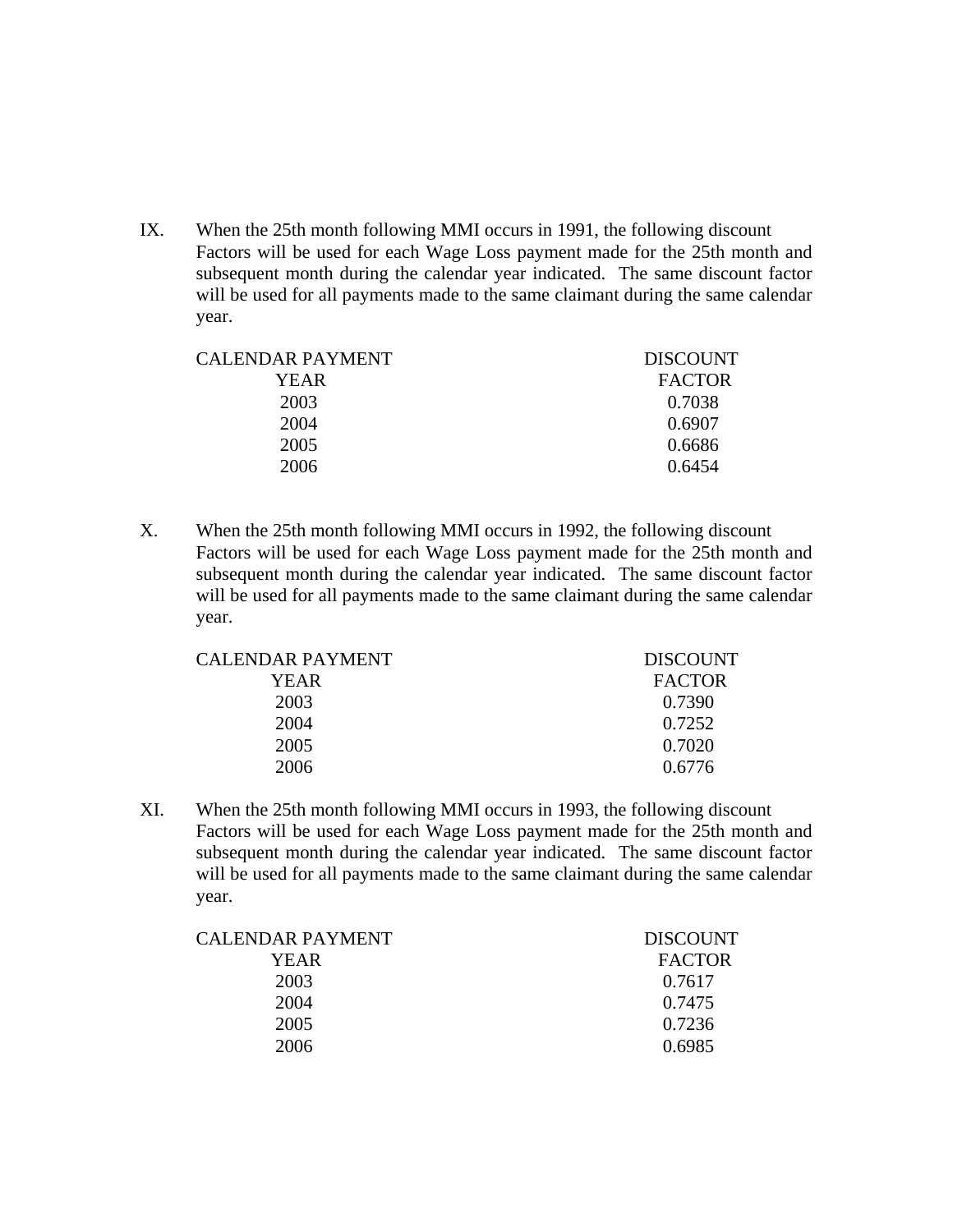XII. When the 25th month following MMI occurs in 1994, the following discount Factors will be used for each Wage Loss payment made for the 25th month and subsequent month during the calendar year indicated. The same discount factor will be used for all payments made to the same claimant during the same calendar year.

| CALENDAR PAYMENT | <b>DISCOUNT</b> |
|------------------|-----------------|
| YEAR             | <b>FACTOR</b>   |
| 2003             | 0.7836          |
| 2004             | 0.7690          |
| 2005             | 0.7444          |
| 2006             | 0.7185          |
|                  |                 |

XIII. When the 25th month following MMI occurs in 1995, the following discount Factors will be used for each Wage Loss payment made for the 25th month and subsequent month during the calendar year indicated. The same discount factor will be used for all payments made to the same claimant during the same calendar year.

| CALENDAR PAYMENT | <b>DISCOUNT</b> |
|------------------|-----------------|
| YEAR             | <b>FACTOR</b>   |
| 2003             | 0.8051          |
| 2004             | 0.7900          |
| 2005             | 0.7648          |
| 2006             | 0.7382          |

XIV. When the 25th month following MMI occurs in 1996, the following discount Factors will be used for each Wage Loss payment made for the 25th month and subsequent month during the calendar year indicated. The same discount factor will be used for all payments made to the same claimant during the same calendar year.

| CALENDAR PAYMENT | <b>DISCOUNT</b> |
|------------------|-----------------|
| YEAR             | <b>FACTOR</b>   |
| 2003             | 0.8266          |
| 2004             | 0.8112          |
| 2005             | 0.7853          |
| 2006             | 0.7580          |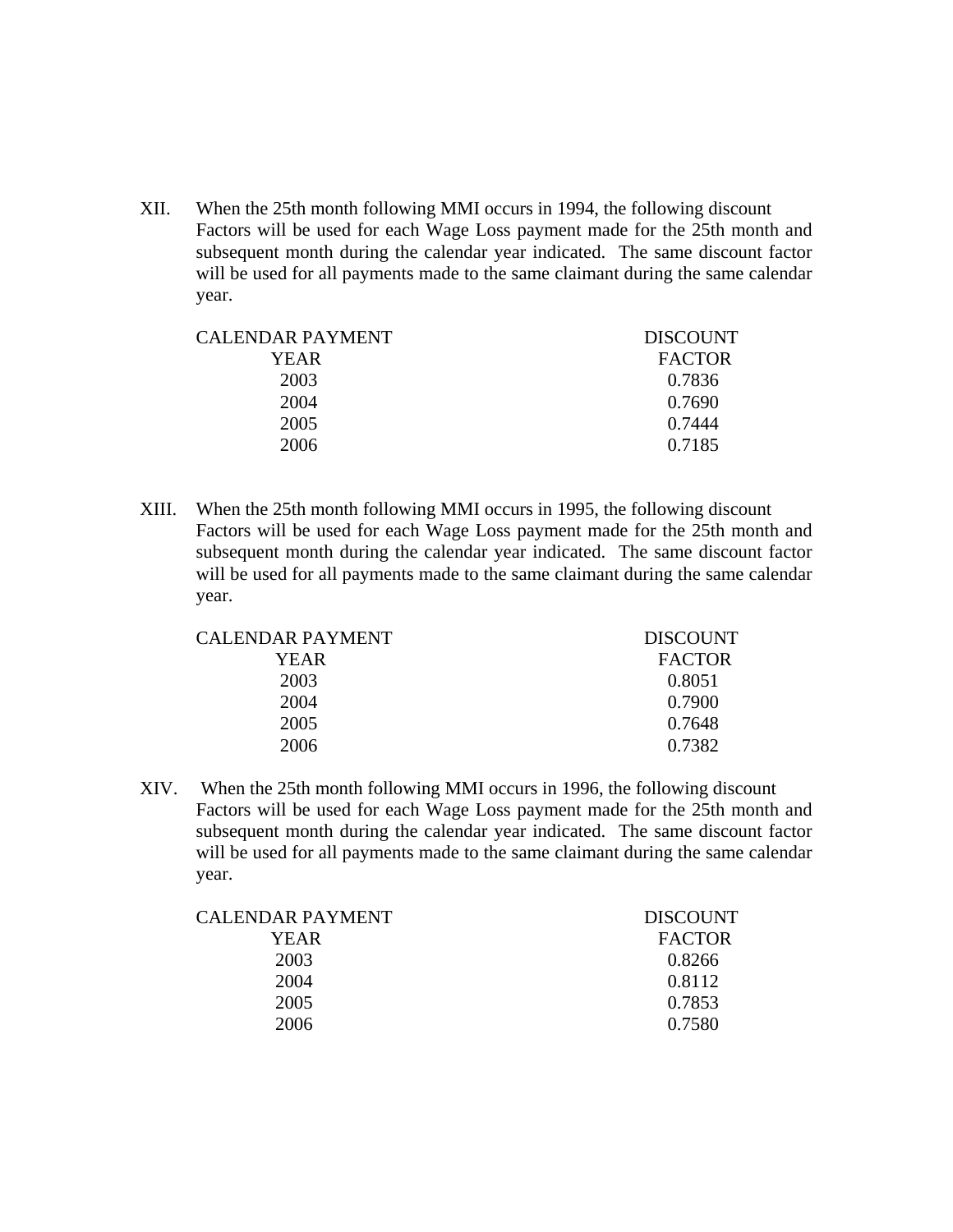XV. When the 25th month following MMI occurs in 1997, the following discount Factors will be used for each Wage Loss payment made for the 25th month and subsequent month during the calendar year indicated. The same discount factor will be used for all payments made to the same claimant during the same calendar year.

| CALENDAR PAYMENT | <b>DISCOUNT</b> |
|------------------|-----------------|
| YEAR             | <b>FACTOR</b>   |
| 2003             | 0.8474          |
| 2004             | 0.8316          |
| 2005             | 0.8050          |
| 2006             | 0.7770          |
|                  |                 |

XVI. When the 25th month following MMI occurs in 1998, the following discount Factors will be used for each Wage Loss payment made for the 25th month and subsequent month during the calendar year indicated. The same discount factor will be used for all payments made to the same claimant during the same calendar year.

| CALENDAR PAYMENT | <b>DISCOUNT</b> |
|------------------|-----------------|
| YEAR             | <b>FACTOR</b>   |
| 2003             | 0.8752          |
| 2004             | 0.8589          |
| 2005             | 0.8315          |
| 2006             | 0.8026          |

XVII. When the 25th month following MMI occurs in 1999, the following discount Factors will be used for each Wage Loss payment made for the 25th month and subsequent month during the calendar year indicated. The same discount factor will be used for all payments made to the same claimant during the same calendar year.

| <b>DISCOUNT</b> |
|-----------------|
| <b>FACTOR</b>   |
| 0.8909          |
| 0.8743          |
| 0.8464          |
| 0.8170          |
|                 |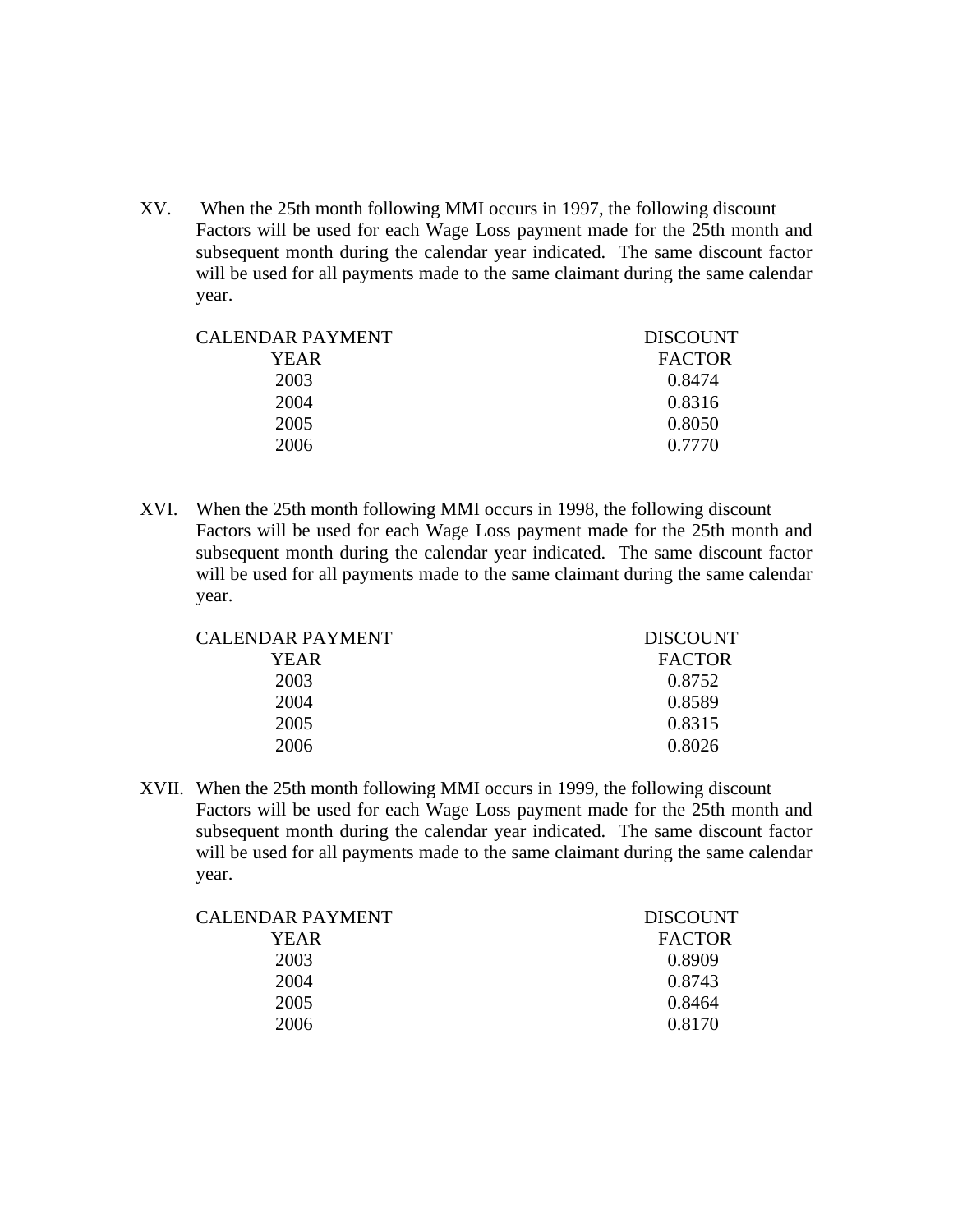XVIII. When the 25th month following MMI occurs in 2000, the following discount Factors will be used for each Wage Loss payment made for the 25th month and subsequent month during the calendar year indicated. The same discount factor will be used for all payments made to the same claimant during the same calendar year.

| <b>DISCOUNT</b> |
|-----------------|
| <b>FACTOR</b>   |
| 0.9052          |
| 0.8883          |
| 0.8599          |
| 0.8300          |
|                 |

XIX. When the 25th month following MMI occurs in 2001, the following discount Factors will be used for each Wage Loss payment made for the 25th month and subsequent month during the calendar year indicated. The same discount factor will be used for all payments made to the same claimant during the same calendar year.

| CALENDAR PAYMENT | <b>DISCOUNT</b> |
|------------------|-----------------|
| YEAR             | <b>FACTOR</b>   |
| 2003             | 0.9296          |
| 2004             | 0.9123          |
| 2005             | 0.8832          |
| 2006             | 0.8525          |

XX. When the 25th month following MMI occurs in 2002, the following discount Factors will be used for each Wage Loss payment made for the 25th month and subsequent month during the calendar year indicated. The same discount factor will be used for all payments made to the same claimant during the same calendar year.

| <b>DISCOUNT</b> |
|-----------------|
| <b>FACTOR</b>   |
| 0.9612          |
| 0.9433          |
| 0.9132          |
| 0.8815          |
|                 |